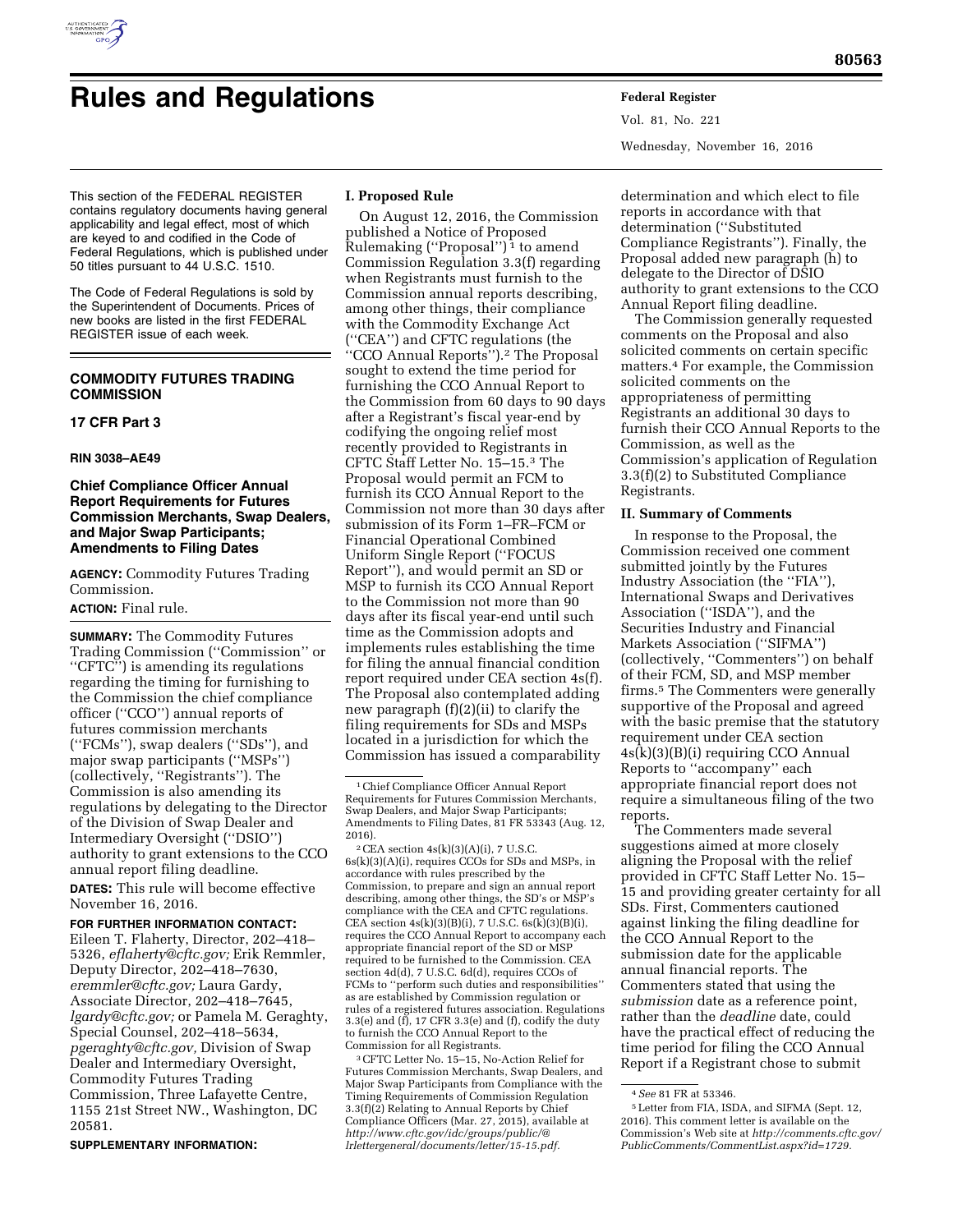their financial report early.6 Commenters asserted that this outcome would be problematic because the inherent differences, in both substance and process, between CCO Annual Reports and financial reports affect the time required to adequately prepare each report. As a result, linking the CCO Annual Report deadline to the submission of financial reports would require new coordination and processes between the distinct groups responsible for each report's preparation.7 To address this technical timing issue, the Commenters recommended that the filing of the CCO Annual Report be required 30 days after the regulatory *deadline* for filing the financial reports.8

The Commenters further noted that under the Commission's proposed Capital Requirements of Swap Dealers and Major Swap Participants rulemaking,9 prudentially regulated SDs would not be required to comply with the Commission's financial condition report requirement.10 As such, Commenters explained that under language in the Proposal, which ties the submission of the CCO Annual Report with the submission of applicable financial reports, prudentially regulated SDs would have a different CCO Annual Report deadline than other SDs.11 Commenters suggested that, in order to achieve consistency among all SDs, the Commission should ''set a 90-day deadline for SDs that are not subject to the Commission's proposed financial reporting rule.'' 12

Finally, regarding application of the Proposal to Substituted Compliance Registrants, the Commenters requested that the Commission provide ''supplemental guidance as to what constitutes a 'specifically identifiable completion date''' for Substituted Compliance Registrants who file comparable annual reporting information (hereinafter, ''Comparable Annual Report'').13 The Commenters indicated that different jurisdictions address reporting deadlines in many different ways that can change over time and from year to year. Accordingly, it was not clear to Commenters how the Proposal language would apply in all instances.

12 *Id.* 

#### **III. The Final Rule**

The Commission has considered the comments it received in response to the Proposal. Upon consideration of Commenters' suggestions, the Commission's implementation experience,14 and the current absence of financial condition reporting requirements for SDs under Commission regulations,15 the Commission is adopting a final rule that modifies Regulation 3.3(f)(2)(i) to give all Registrants up to 90 days after their fiscal year-end to furnish the CCO Annual Report to the Commission. Because the CEA section  $4s(k)(3)(B)$ contemplates year-end filing for financial reports and CCO Annual Reports, the final rule ensures that the two reports will accompany one another at the Commission within a proximate and predictable timeframe. The Commission believes that providing all Registrants a deadline that follows their annual fiscal year meets Congressional intent and achieves fairness and consistency across all Registrants, while also codifying longstanding no-action relief. The final rule text effectively results in the same outcome as the Proposal, but does so in a manner that is simple and direct. The Commission is adopting Regulation 3.3(f)(2)(ii) as proposed, which incorporates the modified language of Regulation 3.3(f)(2)(i), and also clarifying its application to Substituted Compliance Registrants. The Commission received no comments on the proposed delegation of authority to the Director of DSIO to grant extensions to the CCO annual report filing deadline, and is adopting Regulation 3.3(h) as proposed.

# *A. CCO Annual Report Filing Deadline*

The Commission believes that the language in CEA section  $4s(k)(3)(B)$ requiring the CCO to ''annually'' prepare a compliance report to accompany each ''appropriate'' financial report does not require a simultaneous filing of the two reports to achieve its intended purpose. Rather, the intention of the statute is to require the CCO Annual Report to follow an annual reporting cycle in line with the financial reporting cycle aimed at providing the Commission, and a Registrant's senior management, with a timely selfevaluation and internal assessment of the Registrant's compliance program.16

In a similar manner, under Commission regulations, when entities are subject to capital adequacy requirements, periodic financial reporting is the mechanism employed to demonstrate compliance. Annual and other financial reporting requirements provide the Commission and self-regulatory organizations information about the financial condition of the registrant. As observed by the Commission and highlighted by Commenters, the CCO Annual Report and annual financial reports, though they serve similar informational goals, are inherently different and require different processes and expertise to produce. Accordingly, while each ought to be completed on an annual reporting cycle and provided to the Commission in temporal proximity, their submission to the Commission need not occur simultaneously to achieve their intended purpose.

Permitting all Registrants to submit their CCO Annual Report to the Commission within 90 days after their fiscal year-end meets the statutory intent of having the CCO Annual Report follow an annual reporting cycle in line with the financial reporting cycle while providing fair and consistent treatment across all Registrants. The final rule also ensures that Registrants may continue to leverage their existing report preparation processes that were developed while the Commission's noaction relief was in place. This ensures that there is effectively no change in the burden and expense of preparing the CCO Annual Reports as a result of the final rule.

## *B. Deadline for Substituted Compliance Registrants*

With respect to the application of new paragraph (f)(2)(ii) to Substituted Compliance Registrants, the Proposal provided that Substituted Compliance Registrants whose home jurisdictions' regulations identify a specific completion or due date have 15 days after that date to submit their Comparable Annual Report to the CFTC. If a Substituted Compliance Registrant's home jurisdiction does not require or is silent as to a particular completion or due date for the Comparable Annual Report, then the Substituted Compliance Registrant must furnish its Comparable Annual Report to the Commission not more than 90 days after its fiscal year-end.

As described above, the Commenters requested additional guidance on the meaning of ''specifically identifiable completion date.'' The Commission is clarifying that the completion or due date could be set by the Substituted Compliance Registrant's home

<sup>6</sup> *Id.* at 2.

<sup>7</sup> *Id.* 

<sup>8</sup> *Id.* 

<sup>9</sup>*See* Capital Requirements of Swap Dealers and Major Swap Participants, 76 FR 27802, 27838 (proposed May 12, 2011).

<sup>10</sup>Letter from FIA, ISDA, and SIFMA at 2.

<sup>11</sup> *Id.* 

<sup>13</sup> *Id.* at 3.

<sup>14</sup>*See* 81 FR 53343, 53344 n.7.

<sup>15</sup> *Id.* at 53345 n.14.

<sup>16</sup>*See* Designation of a Chief Compliance Officer; Required Compliance Policies; and Annual Report of a Futures Commission Merchant, Swap Dealer, or Major Swap Participant, 75 FR 70881, 70883 (proposed Nov. 19, 2010).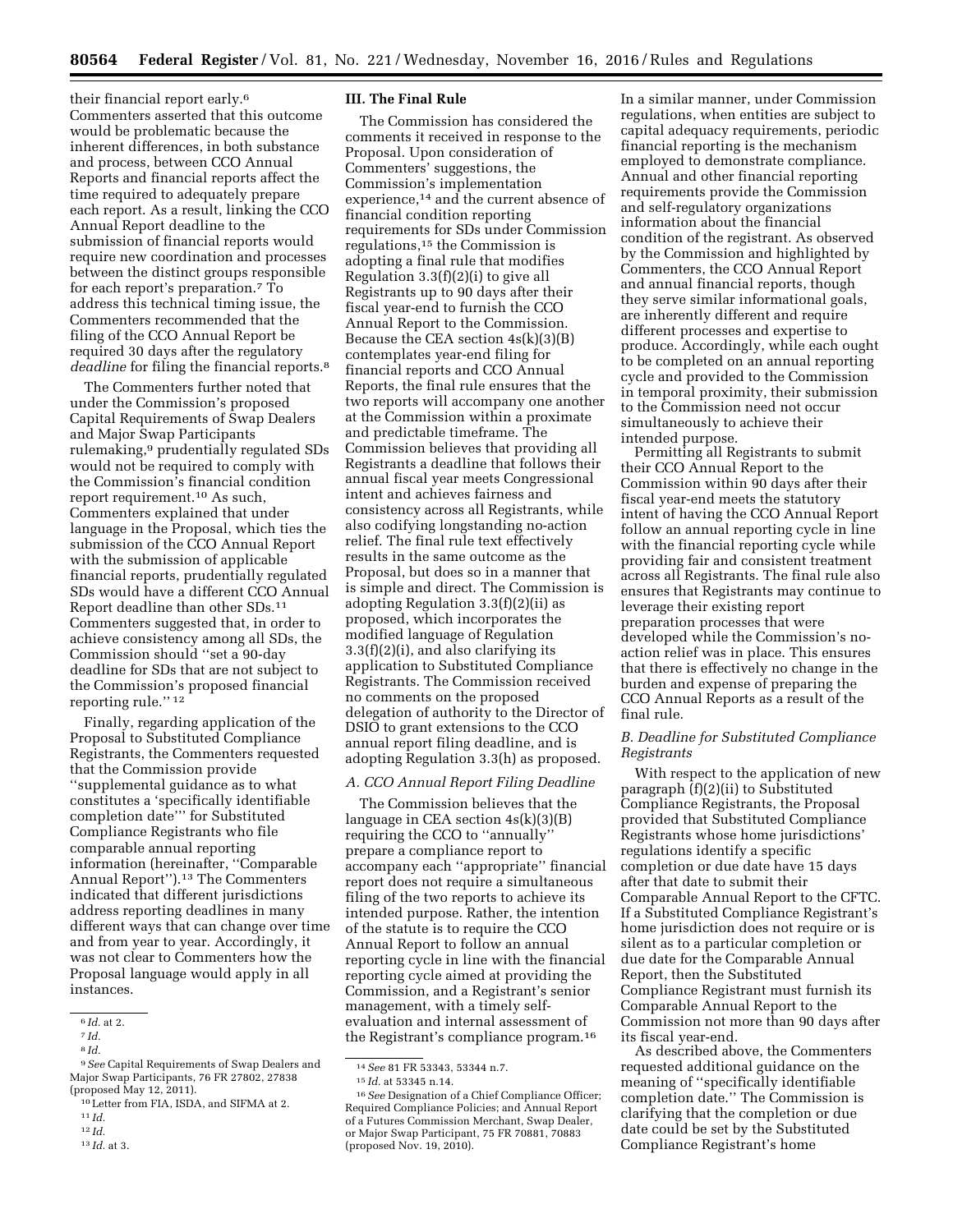jurisdiction's regulations, or that the Substituted Compliance Registrant's applicable regulatory authority could otherwise announce a modified completion or due date consistent with the practices and procedures of the applicable regulatory regime. The Commission anticipates a Substituted Compliance Registrant will timely inform DSIO of any such modifications to their completion or due date. Whether the completion or due date remains static from year to year, or is subject to annual modification, the Commission intends to defer to the Substituted Compliance Registrant's home jurisdiction in this regard.

The Commission, however, is concerned about the possibility of significant reporting delays or deferrals that may apply to a specific Registrant. Accordingly, the Commission expects that a Substituted Compliance Registrant will inform the Commission of any delays or deferrals beyond the deadlines set by their home jurisdiction regulations or applicable regulatory authority that would extend that particular Registrant's Comparable Annual Report filing date, and seek appropriate relief under Regulation  $3.3(f)(5)$ , as necessary.

## *C. Delegation of Authority to the Director of DSIO*

The Commission received no comments on its proposal to delegate to the Director of DSIO, or such other employee(s) that the Director may designate, the authority to grant extensions of time to file CCO Annual Reports. Accordingly, the Commission is adopting new paragraph (h) as proposed.

#### **IV. Related Matters**

#### *A. Regulatory Flexibility Act*

The Regulatory Flexibility Act<sup>17</sup> (''RFA'') requires that agencies consider whether the rules they propose will have a significant economic impact on a substantial number of small entities and, if so, provide a regulatory flexibility analysis reflecting the impact. In the Proposal, the Commission certified that the Proposal would not have a significant economic impact on those entities. The Commission received no comments with respect to the RFA.

As discussed in the Proposal, the final rule amends the filing deadline for CCO Annual Reports of FCMs, SDs, and MSPs and clarifies the filing deadline for Comparable Annual Reports. The final rule affects FCMs, SDs, and MSPs that are required to be registered with

the Commission. The Commission has previously established certain definitions of ''small entities'' to be used in evaluating the impact of its regulations on small entities in accordance with the RFA, and has previously determined that FCMs, SDs, and MSPs are not small entities for purposes of the RFA.18 Therefore, the Commission believes that the final rule will not have a significant economic impact on a substantial number of small entities. Accordingly, the Chairman, on behalf of the Commission, hereby certifies, pursuant to 5 U.S.C. 605(b), that the final rule being published today by this **Federal Register** release will not have a significant economic impact on a substantial number of small entities.

#### *B. Paperwork Reduction Act*

The Paperwork Reduction Act of 1995 (''PRA'') 19 provides that a federal agency may not conduct or sponsor, and a person is not required to respond to, a collection of information unless it displays a currently valid control number issued by the Office of Management and Budget (''OMB''). As discussed in the Proposal, the final rule contains a collection of information for which the Commission has previously received a control number from the Office of Management and Budget (''OMB''). The title for this collection of information is ''Annual Report for Chief Compliance Officer of Registrants, OMB control number 3038–0080.'' As discussed in the Proposal, the Commission believes that this final rule will not impose any new information collection requirements that require approval of OMB under the PRA. As a general matter, the final rule allows Registrants up to 90 days after the end of their fiscal years, and certain Substituted Compliance Registrants with up to 15 days after the date on which the Comparable Annual Report must be completed under the requirements of their home jurisdiction, to file the CCO Annual Report and Comparable Annual Reports, respectively. As such, the final rule does not, by itself, impose any new burden or any new information collection requirements in addition to those that already exist in connection with the preparation and delivery of the CCO

Annual Report pursuant to part 3 of the Commission's regulations.

#### *C. Cost-Benefit Considerations*

#### 1. Background

As discussed above, the Commission is adopting amendments to the filing requirements for CCO Annual Reports in Regulation 3.3 that: (1) Increase the amount of time registrants have to file their CCO Annual Reports with the Commission; and (2) clarify the filing requirements for Comparable Annual Reports. The baseline for this cost and benefit consideration is existing Commission Regulation 3.3.

## 2. Costs

The final rule does not change the report contents or require any additional actions to be taken by Registrants. The 90 days (or up to 15 days after the date on which a Comparable Annual Report must be completed under applicable home jurisdiction standards that allow more time) provided by the final rule lengthens the time before senior management or the board of the Registrants and the Commission may receive the CCO Annual Reports. The additional time to furnish the reports should not materially impact regulatory oversight given that the purpose of the reports is to provide a status update for the Registrant's compliance activities over the course of the preceding fiscal year and planned changes for the coming year. The reports generally do not serve to address crisis situations for which immediacy is critical. Therefore, the additional time allowed should not materially impact the usefulness of the information in the reports.20 The Commission had no other information available to it indicating that changing the filing deadline would measurably change the cost to prepare the CCO Annual Reports. Accordingly, the Commission believes that the final rule does not impose any additional costs on any other market participants, the markets themselves, or the general public. In the Proposal, the Commission solicited comments regarding how the costs associated with the CCO Annual Reports could change as a result of adopting the Proposal, but did not receive any.

#### 3. Benefits

The Commission believes that the final rule provides relief for Registrants

<sup>17</sup> 5 U.S.C. 601 *et seq.* 

<sup>18</sup>*See* Policy Statement and Establishment of Definitions of ''Small Entities'' for Purposes of the Regulatory Flexibility Act, 47 FR 18618, 18619 (Apr. 30, 1982) (FCMs); Further Definition of ''Swap Dealer,'' ''Security-Based Swap Dealer,'' ''Major Swap Participant,'' ''Major Security-Based Swap Participant'' and ''Eligible Contract Participant,'' 77 FR 30596, 30701 (May 23, 2012) (SDs and MSPs). 19 44 U.S.C. 3501 *et seq.* 

<sup>20</sup>The CCO Annual Report must contain a description of material non-compliance events that occurred over the review period. However, reporting on those events in the CCO Annual Report provides transparency regarding the effectiveness of the implementation of the compliance program over the preceding year for management and the CFTC.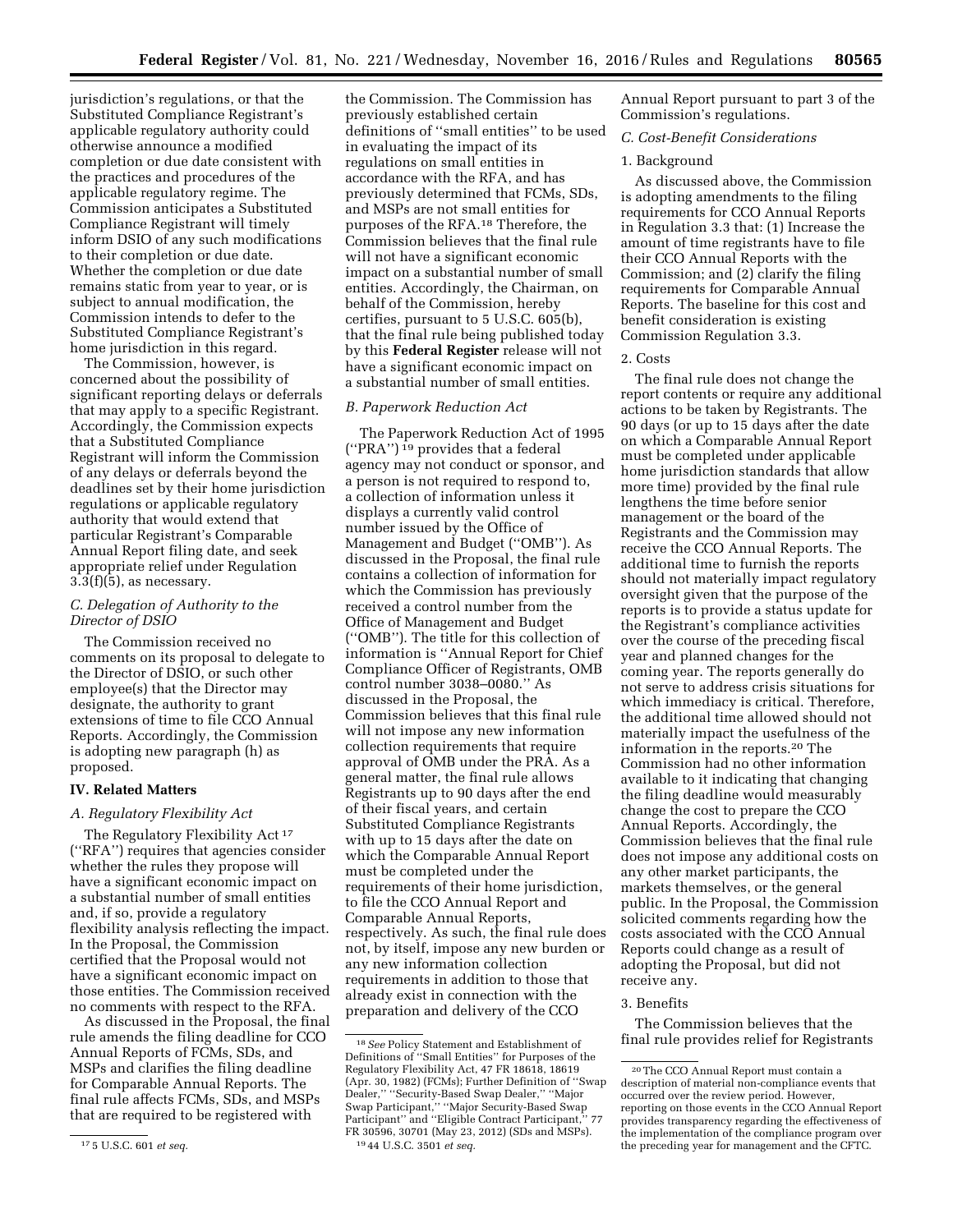from time pressures in preparing and filing their CCO Annual Reports. The additional time provided will allow Registrants to more carefully complete their internal processes used to develop the broad variety of information needed for the reports resulting in more accurate and complete reports. The Commission solicited comments regarding the nature of any benefits that could result from adoption of the Proposal, but did not receive any specific comments. Commenters were generally appreciative of the Commission's effort to improve the process.21

## 4. Section 15(a) Factors

Section 15(a) of the CEA requires the Commission to consider the costs and benefits of its actions before promulgating a regulation under the CEA or issuing certain orders.<sup>22</sup> Section 15(a) further specifies that the costs and benefits shall be evaluated in light of five broad areas of market and public concern: (1) Protection of market participants and the public; (2) efficiency, competitiveness, and financial integrity of futures markets; (3) price discovery; (4) sound risk management practices; and (5) other public interest considerations. The Commission considered the costs and benefits resulting from its discretionary determinations with respect to the section 15(a) factors.

a. Protection of Market Participants and the Public

The Commission recognizes that there are trade-offs between reducing regulatory burdens and ensuring that the Commission has sufficient, timely information to fulfill its regulatory mission. The final rule is intended to reduce some of the regulatory burdens on Registrants. While the final rule will delay the time in which the Commission will receive the CCO Annual Reports, the delay is relatively short given that the information in the reports looks back over the entire year-long reporting period, and identifies planned improvements for the coming year. Accordingly, the Commission believes that the short delay will not affect the protection of market participants and the public.

b. Efficiency, Competitiveness, and Financial Integrity of Markets

The Commission believes that the final rule could improve allocational efficiency for participants in the market by reducing the burden of preparing the

CCO Annual Report in a shorter timeframe thereby allowing them to allocate compliance resources more efficiently over the report preparation period. The Commission believes that the final rule will not have any market efficiency, competitiveness, or market integrity impacts because the reports address internal compliance programs of each Registrant and are not publicly available.

### c. Price Discovery

The Commission believes that the final rule does not impact on price discovery. Given that the final rule affects only the timing of when the CCO Annual Reports are filed with the Commission and the CCO Annual Reports generally would not contain trade information or be available to the public, the final rule does not affect price discovery.

#### d. Sound Risk Management Practices

The Commission believes that the final rule will not have a meaningful effect on the risk management practices of Registrants. While the CCO Annual Reports may discuss certain risk management aspects related to Registrants' compliance programs, the final rule only amends the timing of delivery of the reports to the Commission, not the contents of the reports. As described above under subsection 4.a, the short delay in delivery of the reports provided for by the final rule is not significant given the nature of the information included in the report and allowing additional time to prepare CCO Annual Reports might allow Registrants to prepare better reports that more effectively address the information contained therein.

e. Other Public Interest Considerations

The Commission has not identified any other public interest considerations for this rulemaking.

#### **List of Subjects in 17 CFR Part 3**

Administrative practice and procedure, Brokers, Commodity futures, Major swap participants, Reporting and recordkeeping requirements, Swap dealers.

For the reasons stated in the preamble, the Commodity Futures Trading Commission amends 17 CFR part 3 as follows:

## **PART 3—REGISTRATION**

■ 1. The authority citation for part 3 is revised to read as follows:

**Authority:** 5 U.S.C. 552, 552b; 7 U.S.C. 1a, 2, 6a, 6b, 6b–1, 6c, 6d, 6e, 6f, 6g, 6h, 6*i,* 6k, 6m, 6n, 6*o,* 6p, 6s, 8, 9, 9a, 12, 12a, 13b, 13c,

16a, 18, 19, 21, and 23, as amended by Title VII of Pub. L. 111–203, 124 Stat. 1376.

- 2. Amend § 3.3 as follows:
- a. Revise paragraph (f)(2); and
- b. Add paragraph (h).

The revision and addition read as follows:

#### **§ 3.3 Chief compliance officer.**

\* \* \* \* \*  $(f) * * * *$ 

(2)(i) Except as provided in paragraph (f)(2)(ii) of this section, the annual report shall be furnished electronically to the Commission not more than 90 days after the end of the fiscal year of the futures commission merchant, swap dealer, or major swap participant.

(ii) The annual report of a swap dealer or major swap participant that is eligible to comply with a substituted compliance regime for paragraph (e) of this section pursuant to a comparability determination of the Commission may be furnished to the Commission electronically up to 15 days after the date on which the comparable annual report must be completed under the requirements of the applicable substituted compliance regime. If the substituted compliance regime does not specify a date by which the comparable annual report must be completed, then the annual report shall be furnished to the Commission by the date specified in paragraph (f)(2)(i) of this section.

\* \* \* \* \*

(h) *Delegation of authority.* The Commission hereby delegates to the Director of the Division of Swap Dealer and Intermediary Oversight, or such other employee or employees as the Director may designate from time to time, the authority to grant extensions of time, as set forth in paragraph (f)(5) of this section. Notwithstanding such delegation, in any case in which a Commission employee delegated authority under this paragraph believes it appropriate, he or she may submit to the Commission for its consideration the question of whether an extension of time should be granted. The delegation of authority in this paragraph shall not prohibit the Commission, at its election, from exercising the authority set forth in paragraph (f)(5) of this section.

Issued in Washington, DC, on November 10, 2016, by the Commission.

#### **Robert N. Sidman,**

*Deputy Secretary of the Commission.* 

**Note:** The following appendix will not appear in the Code of Federal Regulations.

<sup>21</sup>Letter from FIA, ISDA, and SIFMA at 1. 22 7 U.S.C. 19(a).